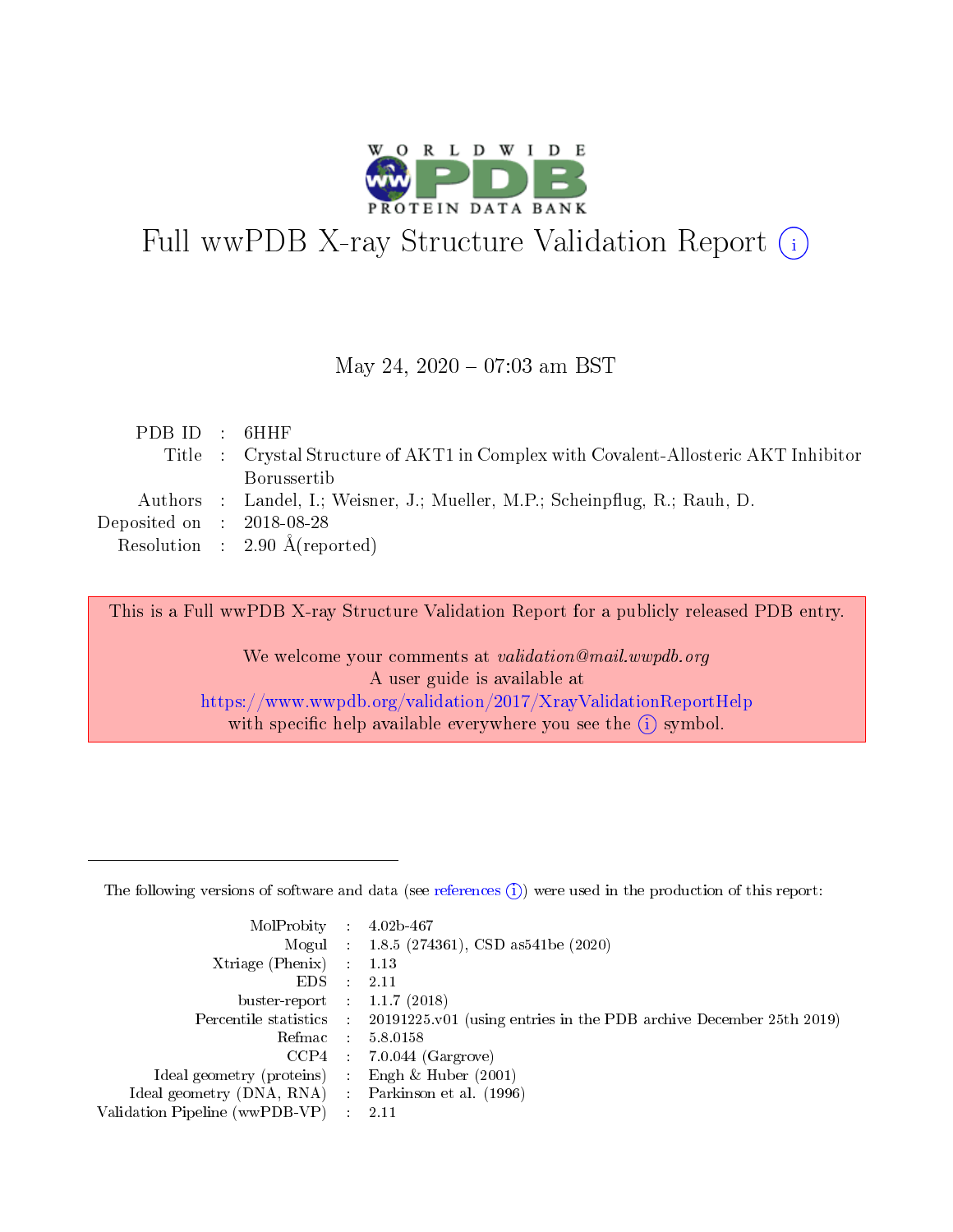# 1 [O](https://www.wwpdb.org/validation/2017/XrayValidationReportHelp#overall_quality)verall quality at a glance  $(i)$

The following experimental techniques were used to determine the structure: X-RAY DIFFRACTION

The reported resolution of this entry is 2.90 Å.

Percentile scores (ranging between 0-100) for global validation metrics of the entry are shown in the following graphic. The table shows the number of entries on which the scores are based.



| Metric                | Whole archive<br>$(\#\mathrm{Entries})$ | Similar resolution<br>$(\#\text{Entries},\,\text{resolution}\,\,\text{range}(\textup{\AA}))$ |  |  |
|-----------------------|-----------------------------------------|----------------------------------------------------------------------------------------------|--|--|
| $R_{free}$            | 130704                                  | $1957(2.90-2.90)$                                                                            |  |  |
| Clashscore            | 141614                                  | $2172(2.90-2.90)$                                                                            |  |  |
| Ramachandran outliers | 138981                                  | $2115(2.90-2.90)$                                                                            |  |  |
| Sidechain outliers    | 138945                                  | $2117(2.90-2.90)$                                                                            |  |  |
| RSRZ outliers         | 127900                                  | $1906(2.90-2.90)$                                                                            |  |  |

The table below summarises the geometric issues observed across the polymeric chains and their fit to the electron density. The red, orange, yellow and green segments on the lower bar indicate the fraction of residues that contain outliers for  $>=3, 2, 1$  and 0 types of geometric quality criteria respectively. A grey segment represents the fraction of residues that are not modelled. The numeric value for each fraction is indicated below the corresponding segment, with a dot representing fractions  $\epsilon=5\%$  The upper red bar (where present) indicates the fraction of residues that have poor fit to the electron density. The numeric value is given above the bar.

| Mol | $\cap$ hain | Length                     | Quality of chain |     |     |
|-----|-------------|----------------------------|------------------|-----|-----|
|     |             |                            | 3%               |     |     |
|     |             | $\Lambda$ $\Omega$<br>14 C | 66%              | 16% | 18% |

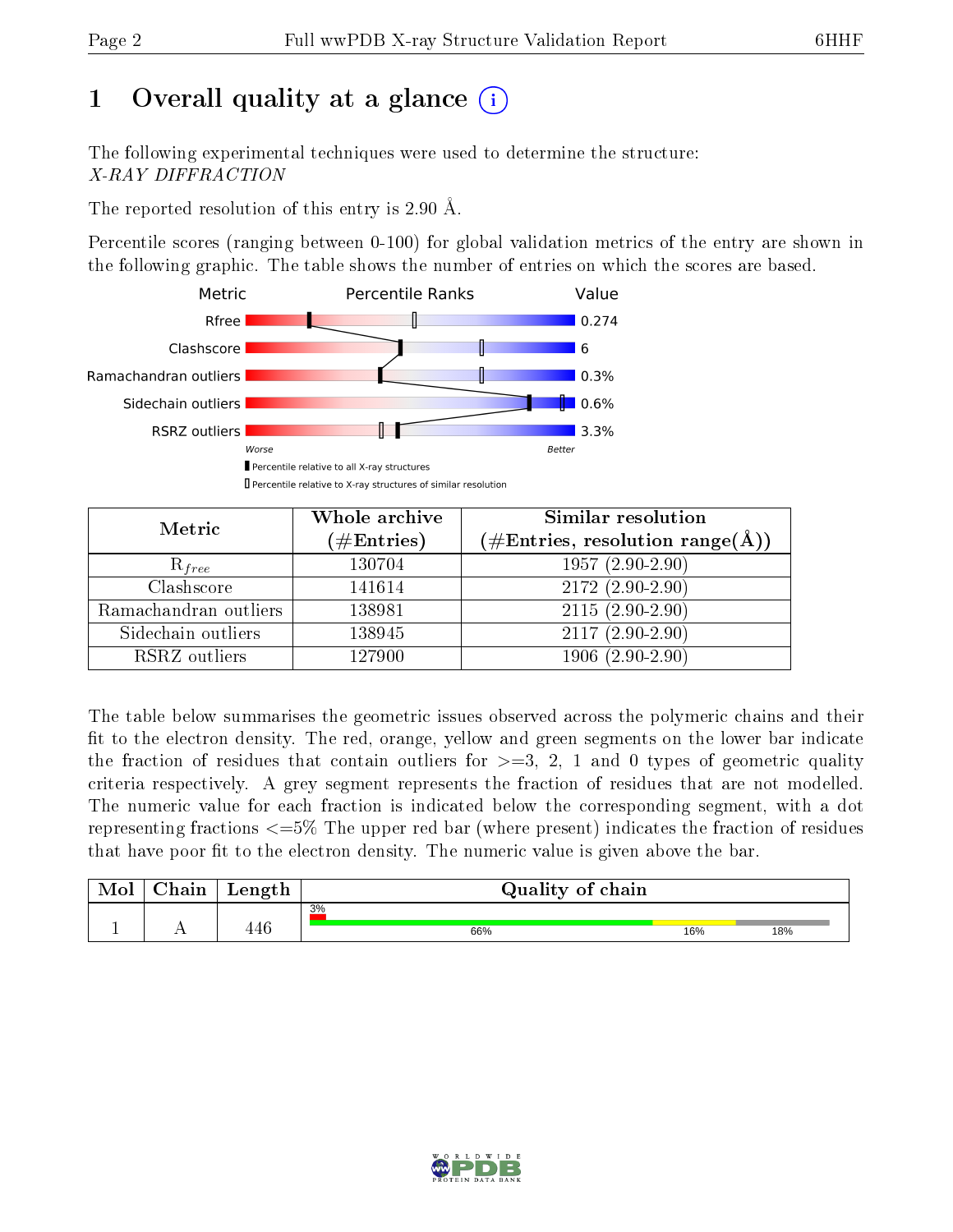# 2 Entry composition (i)

There are 3 unique types of molecules in this entry. The entry contains 3082 atoms, of which 0 are hydrogens and 0 are deuteriums.

In the tables below, the ZeroOcc column contains the number of atoms modelled with zero occupancy, the AltConf column contains the number of residues with at least one atom in alternate conformation and the Trace column contains the number of residues modelled with at most 2 atoms.

Molecule 1 is a protein called RAC-alpha serine/threonine-protein kinase.

| Mol | Chain | Residues | Atoms                    |        |       |     |     | ZeroOcc | $\mid$ AltConf $\mid$ Trace $\mid$ |  |
|-----|-------|----------|--------------------------|--------|-------|-----|-----|---------|------------------------------------|--|
|     |       | 366      | $\mathrm{Total}$<br>3034 | 1960 - | - 517 | 542 | -15 |         |                                    |  |

There are 4 discrepancies between the modelled and reference sequences:

| Chain |     | Residue   Modelled | Actual | Comment                          | Reference         |
|-------|-----|--------------------|--------|----------------------------------|-------------------|
|       |     | GLY                |        | expression tag                   | <b>UNP P31749</b> |
|       | 114 | A LA               | GLU    | engineered mutation   UNP P31749 |                   |
|       | 115 | ALA.               | GLU    | engineered mutation   UNP P31749 |                   |
|       | 116 | ATA                | GLU    | engineered mutation   UNP P31749 |                   |

• Molecule 2 is Borussertib (three-letter code: G4K) (formula:  $C_{36}H_{34}N_6O_3$ ).



| Mol | $\mid$ Chain $\mid$ Residues | Atoms       |  |      |  | $ZeroOcc \mid AltConf \mid$ |
|-----|------------------------------|-------------|--|------|--|-----------------------------|
|     |                              | Total C N O |  | 36 6 |  |                             |

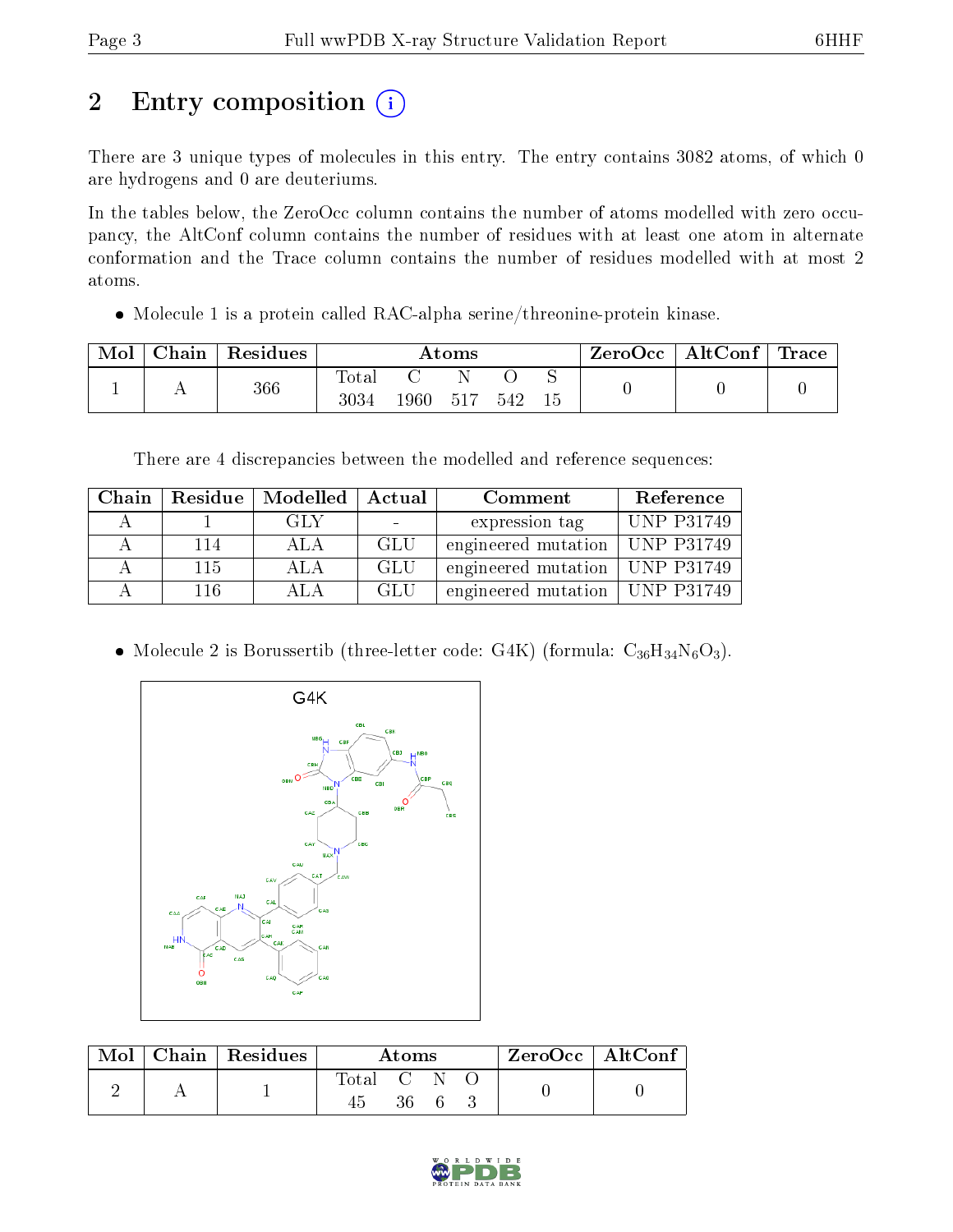$\bullet\,$  Molecule 3 is water.

|  | $\text{Mol}$   Chain   Residues | Atoms | $ZeroOcc \mid AltConf$ |  |
|--|---------------------------------|-------|------------------------|--|
|  |                                 | Total |                        |  |

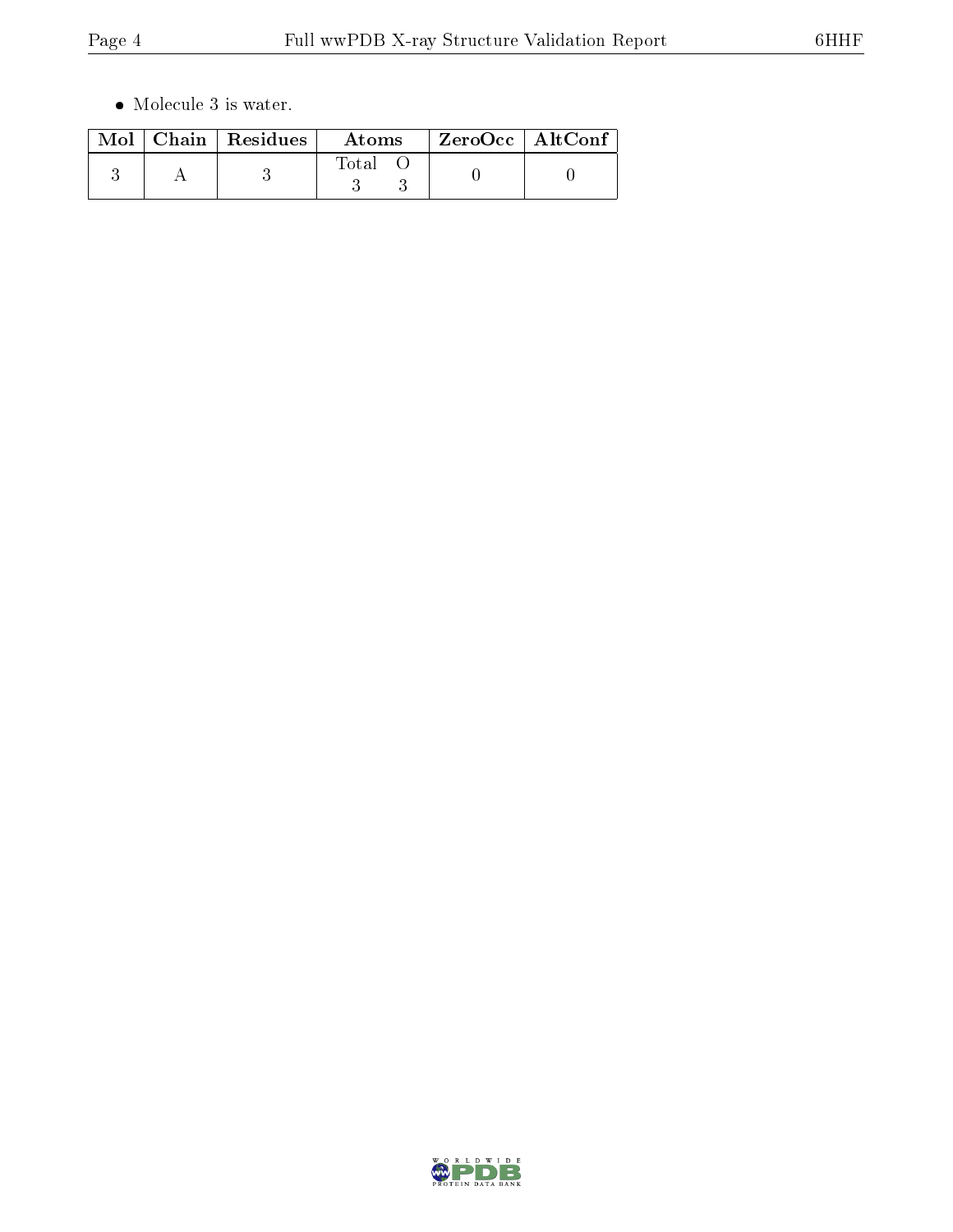ASP PHE ARG SER

THR GLU ASN ARG

L316 A317 P318 E319

## 3 Residue-property plots  $(i)$

These plots are drawn for all protein, RNA and DNA chains in the entry. The first graphic for a chain summarises the proportions of the various outlier classes displayed in the second graphic. The second graphic shows the sequence view annotated by issues in geometry and electron density. Residues are color-coded according to the number of geometric quality criteria for which they contain at least one outlier: green  $= 0$ , yellow  $= 1$ , orange  $= 2$  and red  $= 3$  or more. A red dot above a residue indicates a poor fit to the electron density (RSRZ  $> 2$ ). Stretches of 2 or more consecutive residues without any outlier are shown as a green connector. Residues present in the sample, but not in the model, are shown in grey.



• Molecule 1: RAC-alpha serine/threonine-protein kinase

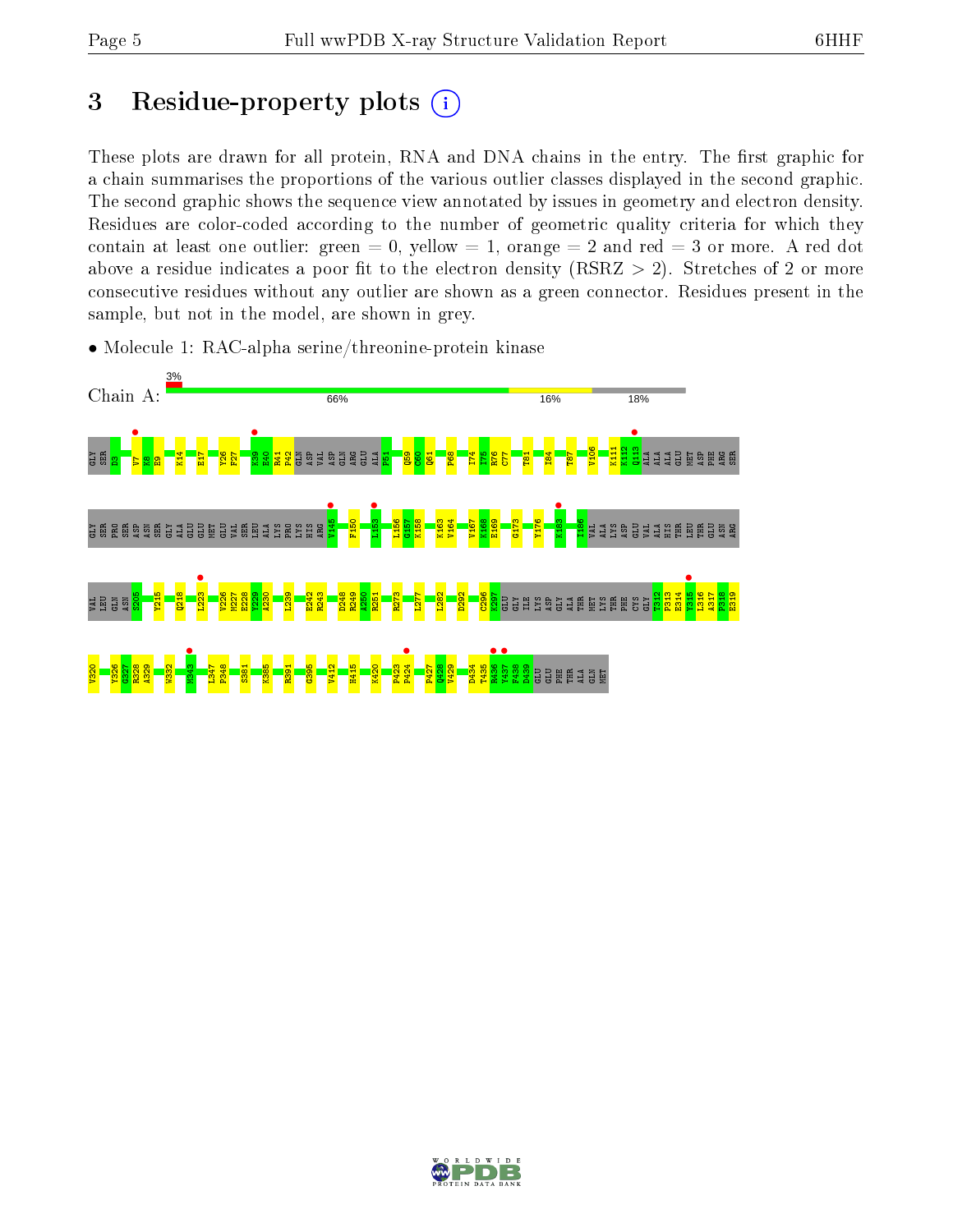## 4 Data and refinement statistics  $(i)$

| Property                                                         | Value                                            | Source     |
|------------------------------------------------------------------|--------------------------------------------------|------------|
| Space group                                                      | P 21 21 21                                       | Depositor  |
| Cell constants                                                   | $68.44\AA$ 102.51Å<br>$64.37\text{\AA}$          | Depositor  |
| a, b, c, $\alpha$ , $\beta$ , $\gamma$                           | $90.00^{\circ}$ $90.00^{\circ}$<br>$90.00^\circ$ |            |
| Resolution $(A)$                                                 | $46.89 - 2.90$                                   | Depositor  |
|                                                                  | $46.89 - 2.90$                                   | <b>EDS</b> |
| % Data completeness                                              | 99.9 (46.89-2.90)                                | Depositor  |
| (in resolution range)                                            | $100.0 (46.89 - 2.90)$                           | <b>EDS</b> |
| $R_{merge}$                                                      | 0.08                                             | Depositor  |
| $\mathrm{R}_{sym}$                                               | (Not available)                                  | Depositor  |
| $\sqrt{I/\sigma(I)} > 1$                                         | $1.80$ (at $2.91\text{\AA}$ )                    | Xtriage    |
| Refinement program                                               | PHENIX 1.9 1692                                  | Depositor  |
|                                                                  | 0.231, 0.274                                     | Depositor  |
| $R, R_{free}$                                                    | $0.231$ ,<br>0.274                               | DCC        |
| $R_{free}$ test set                                              | 526 reflections $(5.00\%)$                       | wwPDB-VP   |
| Wilson B-factor $(A^2)$                                          | 104.0                                            | Xtriage    |
| Anisotropy                                                       | 0.476                                            | Xtriage    |
| Bulk solvent $k_{sol}(\text{e}/\text{A}^3), B_{sol}(\text{A}^2)$ | $0.32$ , $85.0$                                  | <b>EDS</b> |
| L-test for twinning <sup>2</sup>                                 | $< L >$ = 0.50, $< L^2 >$ = 0.34                 | Xtriage    |
| Estimated twinning fraction                                      | No twinning to report.                           | Xtriage    |
| $F_o, F_c$ correlation                                           | 0.94                                             | <b>EDS</b> |
| Total number of atoms                                            | 3082                                             | wwPDB-VP   |
| Average B, all atoms $(A^2)$                                     | 123.0                                            | wwPDB-VP   |

Xtriage's analysis on translational NCS is as follows: The largest off-origin peak in the Patterson function is  $4.36\%$  of the height of the origin peak. No significant pseudotranslation is detected.

<sup>&</sup>lt;sup>2</sup>Theoretical values of  $\langle |L| \rangle$ ,  $\langle L^2 \rangle$  for acentric reflections are 0.5, 0.333 respectively for untwinned datasets, and 0.375, 0.2 for perfectly twinned datasets.



<span id="page-5-1"></span><span id="page-5-0"></span><sup>1</sup> Intensities estimated from amplitudes.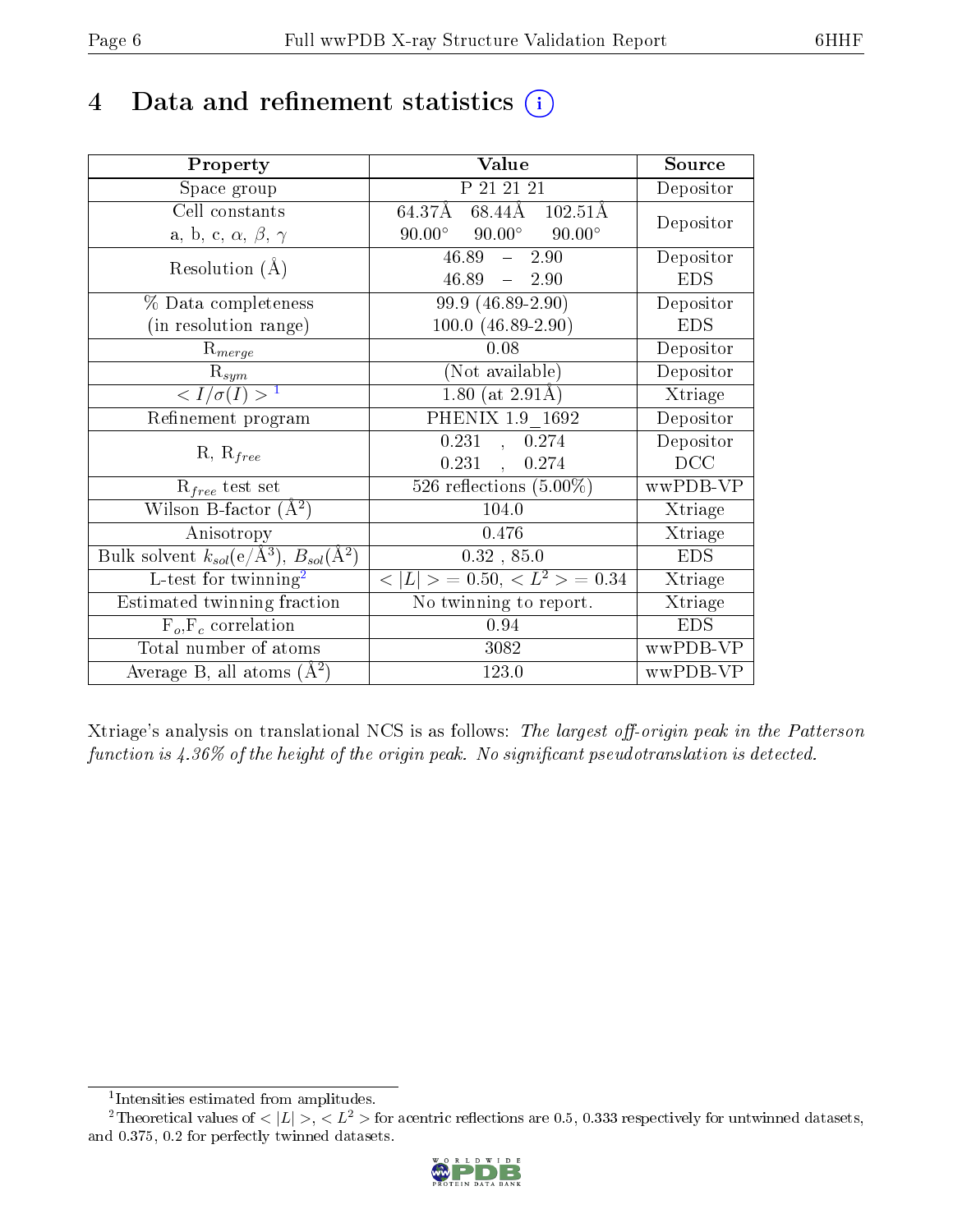# 5 Model quality  $(i)$

### 5.1 Standard geometry  $(i)$

Bond lengths and bond angles in the following residue types are not validated in this section: G4K

The Z score for a bond length (or angle) is the number of standard deviations the observed value is removed from the expected value. A bond length (or angle) with  $|Z| > 5$  is considered an outlier worth inspection. RMSZ is the root-mean-square of all Z scores of the bond lengths (or angles).

| $Mol$   Chain |      | Bond lengths                    | Bond angles |        |  |
|---------------|------|---------------------------------|-------------|--------|--|
|               |      | RMSZ $ #Z  > 5$ RMSZ $ #Z  > 5$ |             |        |  |
|               | 0.22 | 0/3108                          | 0.39        | 0/4183 |  |

There are no bond length outliers.

There are no bond angle outliers.

There are no chirality outliers.

There are no planarity outliers.

### 5.2 Too-close contacts  $(i)$

In the following table, the Non-H and H(model) columns list the number of non-hydrogen atoms and hydrogen atoms in the chain respectively. The H(added) column lists the number of hydrogen atoms added and optimized by MolProbity. The Clashes column lists the number of clashes within the asymmetric unit, whereas Symm-Clashes lists symmetry related clashes.

| Mol |      |      | Chain   Non-H   H(model)   H(added)   Clashes   Symm-Clashes |
|-----|------|------|--------------------------------------------------------------|
|     | 3034 | 3019 |                                                              |
|     |      |      |                                                              |
|     |      |      |                                                              |
|     | 3082 | 3019 |                                                              |

The all-atom clashscore is defined as the number of clashes found per 1000 atoms (including hydrogen atoms). The all-atom clashscore for this structure is 6.

All (38) close contacts within the same asymmetric unit are listed below, sorted by their clash magnitude.

| Atom-1                       | Atom-2          |          | 7lash<br>overlap (A) |
|------------------------------|-----------------|----------|----------------------|
| $1: A:328: A R G \cdot NH 1$ | 1: A:395: GLY:O | $2.26\,$ | 0.67                 |

Continued on next page...

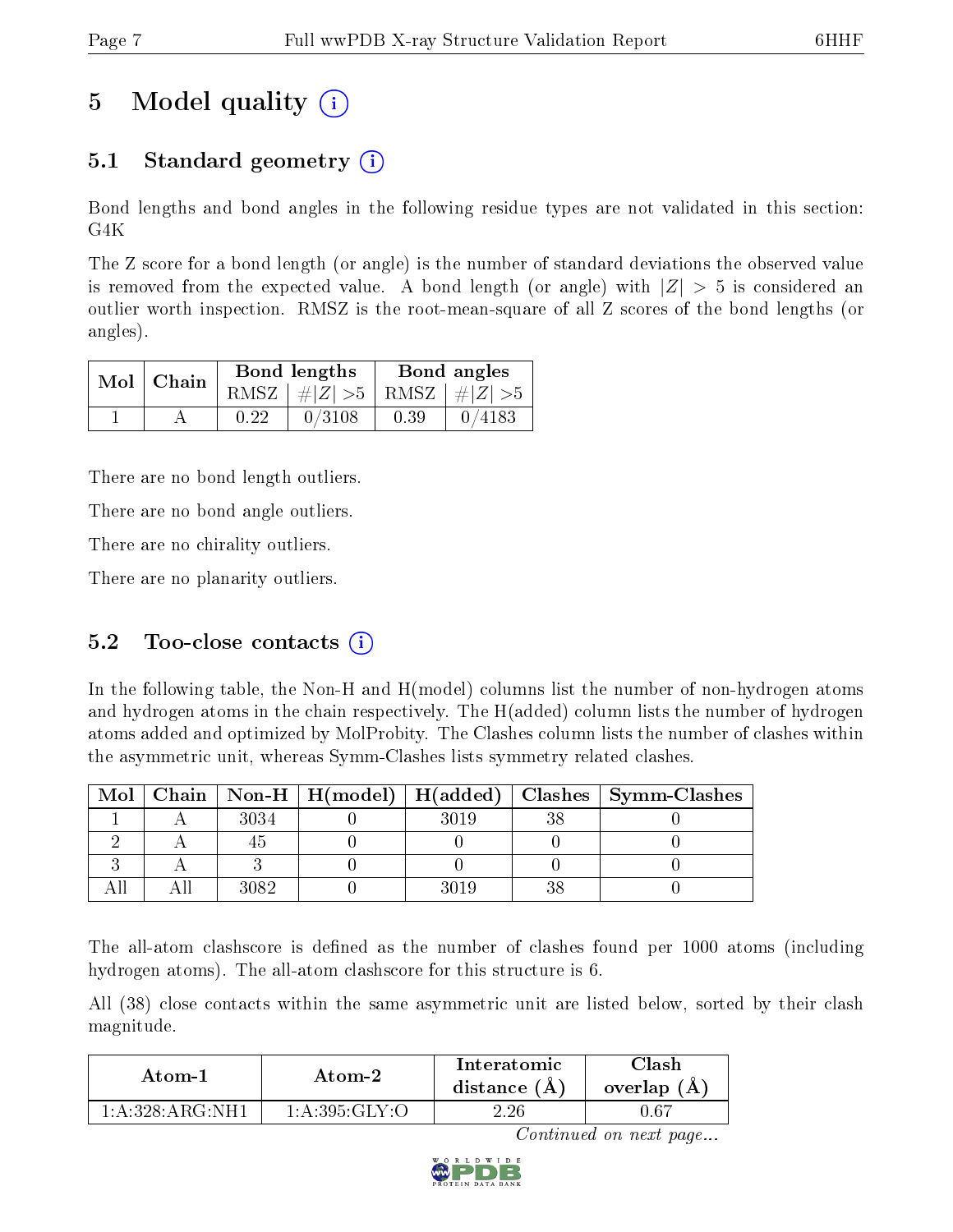| Continued from previous page |                             | Interatomic       | $\overline{\text{Clash}}$ |
|------------------------------|-----------------------------|-------------------|---------------------------|
| Atom-1                       | Atom-2                      | distance $(A)$    | overlap $(A)$             |
| 1:A:429:VAL:HG23             | 1:A:434:ASP:HB3             | 1.78              | 0.65                      |
| 1:A:242:GLU:OE2              | 1:A:249:ARG:NH1             | 2.30              | 0.65                      |
| 1:A:14:LYS:HD2               | 1:A:27:PHE:HZ               | 1.66              | 0.60                      |
| 1:A:319:GLU:OE2              | 1:A:391:ARG:NH1             | 2.37              | 0.56                      |
| 1:A:248:ASP:OD1              | 1:A:251:ARG:NH2             | 2.41              | 0.53                      |
| 1:A:17:GLU:OE1               | 1:A:273:ARG:NH1             | 2.36              | 0.53                      |
| 1: A: 158: LYS: HE3          | 1:A:163:LYS:HE2             | 1.91              | 0.52                      |
| 1:A:313:PRO:HA               | 1:A:316:LEU:HD23            | 1.91              | 0.52                      |
| 1: A:215:TYR:HB2             | 1:A:226:VAL:HB              | 1.92              | 0.51                      |
| 1:A:9:GLU:OE2                | 1:A:41:ARG:NH2              | 2.44              | 0.51                      |
| 1:A:169:GLU:O                | 1:A:173:GLY:N               | 2.40              | 0.50                      |
| 1: A:227: MET:HE1            | 1:A:292:ASP:HB3             | 1.94              | 0.50                      |
| 1: A:59: GLN: HE22           | 1:A:111:LYS:HD2             | 1.77              | 0.49                      |
| 1: A:81:THR:OG1              | 1:A:292:ASP:OD1             | 2.29              | 0.49                      |
| 1: A:176:TYR:HD1             | 1:A:228:GLU:HA              | 1.77              | 0.49                      |
| 1:A:329:ALA:HA               | 1: A: 332: TRP: HD1         | $\overline{1.78}$ | 0.49                      |
| 1:A:314:GLU:HB3              | 1:A:347:LEU:HD21            | 1.95              | 0.48                      |
| 1:A:61:GLN:HB2               | 1: A:76: ARG: HB3           | 1.96              | 0.48                      |
| 1:A:347:LEU:HD12             | 1: A:348: PRO:HD2           | 1.94              | 0.48                      |
| 1:A:423:PRO:HA               | 1:A:424:PRO:H <sub>D3</sub> | 1.79              | 0.47                      |
| 1:A:239:LEU:O                | 1: A:243:ARG:N              | 2.43              | 0.47                      |
| 1:A:415:HIS:HB3              | 1: A:420: LYS: HB2          | 1.98              | 0.46                      |
| 1:A:317:ALA:HB3              | 1:A:320:VAL:HG23            | 1.98              | 0.46                      |
| 1:A:41:ARG:HD2               | 1:A:42:PRO:HD2              | 1.98              | 0.46                      |
| 1: A:156:LEU:HB2             | 1:A:164:VAL:HG12            | 1.97              | 0.46                      |
| 1: A: 7: VAL:HG21            | 1:A:106:VAL:HG22            | 1.98              | 0.46                      |
| 1: A:435:THR:O               | 1: A: 435: THR: OG1         | 2.31              | 0.45                      |
| 1: A:381: SER:O              | 1: A:385:LYS:HG3            | 2.18              | 0.44                      |
| 1:A:230:ALA:HB1              | 1:A:282:LEU:O               | 2.18              | 0.44                      |
| 1:A:273:ARG:NH2              | 1: A:326: TYR:OH            | 2.51              | 0.43                      |
| 1:A:427:PRO:O                | 1:A:429:VAL:HG12            | 2.18              | 0.43                      |
| 1: A: 150: PHE: HB3          | 1:A:167:VAL:HB              | 2.02              | 0.42                      |
| 1: A:218: GLN: HG2           | 1:A:223:LEU:HD13            | 2.00              | 0.42                      |
| 1: A:26:TYR:CE2              | 1:A:41:ARG:HD3              | 2.55              | 0.42                      |
| 1:A:74:ILE:HG23              | 1: A:87:THR:HG22            | 2.01              | 0.41                      |
| 1:A:77:CYS:HB2               | 1: A:84: ILE:HG12           | 2.03              | 0.41                      |
| 1:A:239:LEU:HD23             | 1:A:277:LEU:HD11            | 2.03              | 0.40                      |

Continued from previous page.

There are no symmetry-related clashes.

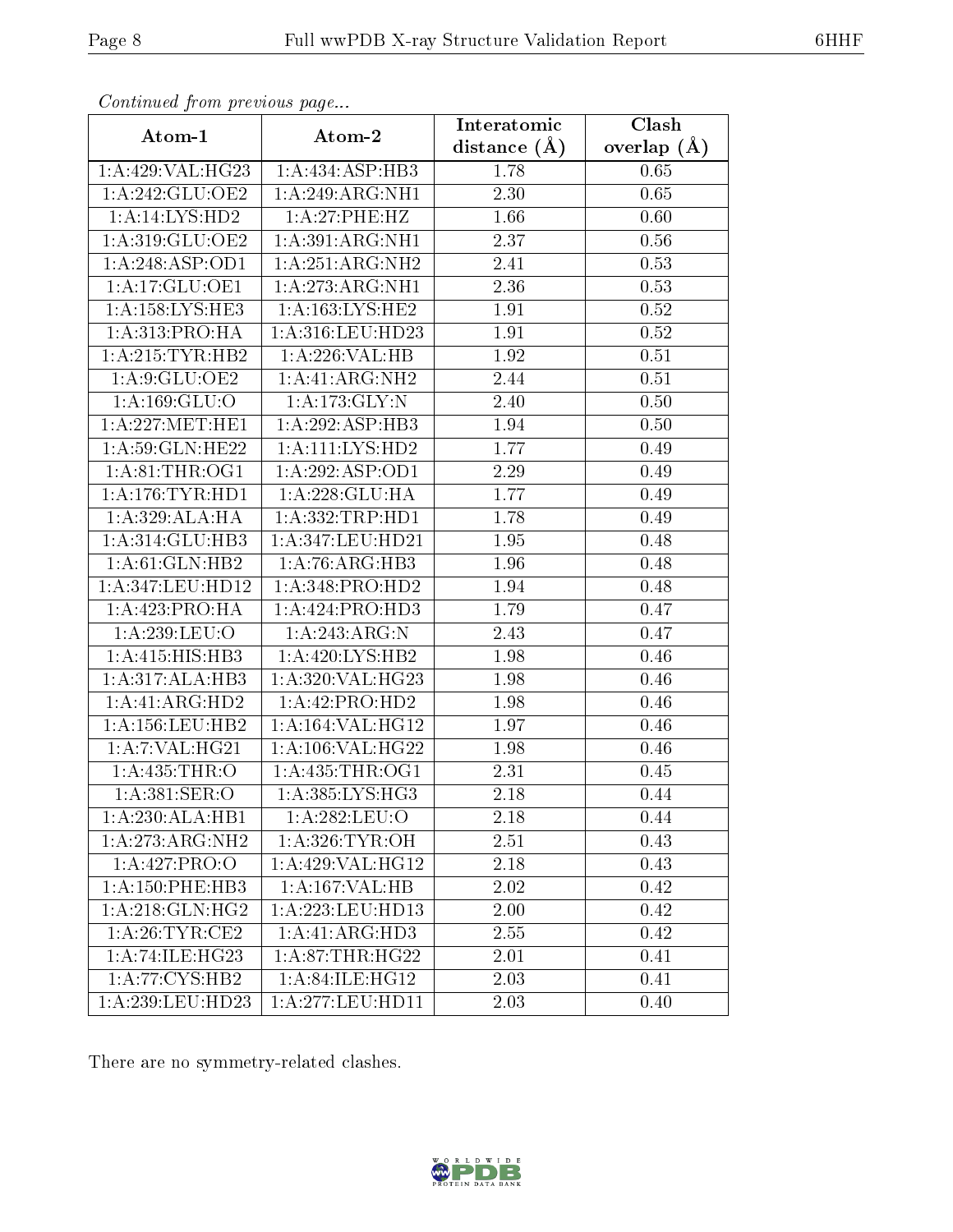#### 5.3 Torsion angles (i)

#### 5.3.1 Protein backbone  $(i)$

In the following table, the Percentiles column shows the percent Ramachandran outliers of the chain as a percentile score with respect to all X-ray entries followed by that with respect to entries of similar resolution.

The Analysed column shows the number of residues for which the backbone conformation was analysed, and the total number of residues.

| $\mid$ Mol $\mid$ Chain $\mid$ |                                                               | Analysed Favoured   Allowed   Outliers   Percentiles |  |  |  |
|--------------------------------|---------------------------------------------------------------|------------------------------------------------------|--|--|--|
|                                | $\mid$ 356/446 (80%)   344 (97%)   11 (3%)   1 (0%)   41   71 |                                                      |  |  |  |

All (1) Ramachandran outliers are listed below:

| Mol | Chain | Res | vpe |
|-----|-------|-----|-----|
|     |       |     |     |

#### 5.3.2 Protein sidechains  $\hat{I}$

In the following table, the Percentiles column shows the percent sidechain outliers of the chain as a percentile score with respect to all X-ray entries followed by that with respect to entries of similar resolution.

The Analysed column shows the number of residues for which the sidechain conformation was analysed, and the total number of residues.

| $\vert$ Mol $\vert$ Chain | Analysed                   |          | Rotameric   Outliers   Percentiles |  |
|---------------------------|----------------------------|----------|------------------------------------|--|
|                           | $326/390(84\%)$ 324 (99\%) | $2(1\%)$ | 86 96                              |  |

All (2) residues with a non-rotameric sidechain are listed below:

| Mol | Chain | Res | Type |
|-----|-------|-----|------|
|     |       |     |      |
|     |       |     |      |

Some sidechains can be flipped to improve hydrogen bonding and reduce clashes. There are no such sidechains identified.

#### 5.3.3 RNA  $(i)$

There are no RNA molecules in this entry.

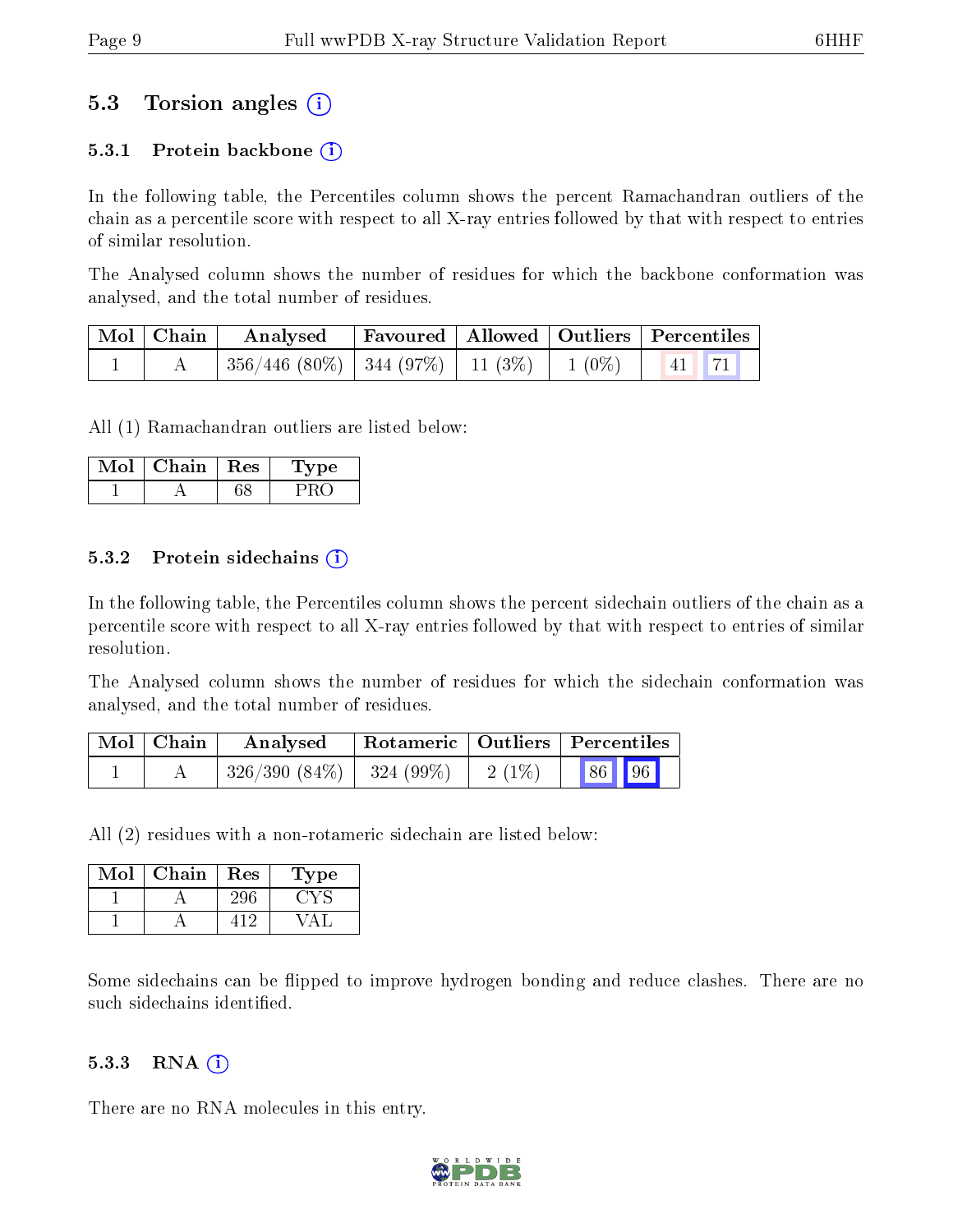#### 5.4 Non-standard residues in protein, DNA, RNA chains (i)

There are no non-standard protein/DNA/RNA residues in this entry.

#### 5.5 Carbohydrates  $(i)$

There are no carbohydrates in this entry.

### 5.6 Ligand geometry  $(i)$

1 ligand is modelled in this entry.

In the following table, the Counts columns list the number of bonds (or angles) for which Mogul statistics could be retrieved, the number of bonds (or angles) that are observed in the model and the number of bonds (or angles) that are dened in the Chemical Component Dictionary. The Link column lists molecule types, if any, to which the group is linked. The Z score for a bond length (or angle) is the number of standard deviations the observed value is removed from the expected value. A bond length (or angle) with  $|Z| > 2$  is considered an outlier worth inspection. RMSZ is the root-mean-square of all Z scores of the bond lengths (or angles).

| $\mid$ Mol $\mid$ | $\mid$ Type $\mid$ Chain $\mid$ Res $\mid$ Link |  |     | Bond lengths |      |                     | Bond angles |                                                                   |             |
|-------------------|-------------------------------------------------|--|-----|--------------|------|---------------------|-------------|-------------------------------------------------------------------|-------------|
|                   |                                                 |  |     |              |      |                     |             | Counts   RMSZ $\mid \#  Z  > 2$   Counts   RMSZ $\mid \#  Z  > 2$ |             |
|                   | G4K                                             |  | 501 | 46,51,51     | 2.22 | $\frac{9(19\%)}{ }$ | 56,73,73    | 1.73                                                              | $ 9(16\%) $ |

In the following table, the Chirals column lists the number of chiral outliers, the number of chiral centers analysed, the number of these observed in the model and the number defined in the Chemical Component Dictionary. Similar counts are reported in the Torsion and Rings columns. '-' means no outliers of that kind were identified.

|       |     |                          | Mol   Type   Chain   Res   Link   Chirals   Torsions | Rings |
|-------|-----|--------------------------|------------------------------------------------------|-------|
| - G4K | 501 | <b>Contract Contract</b> | $3/18/32/32$   0/7/7/7                               |       |

All (9) bond length outliers are listed below:

| Mol            | Chain | Res | Type | Atoms   | Z       | Observed $(A$ | Ideal(A) |
|----------------|-------|-----|------|---------|---------|---------------|----------|
| $\overline{2}$ | А     | 501 | G4K  | CAL-CAI | $-7.77$ | 1.40          | 1.49     |
| $\overline{2}$ | А     | 501 | G4K  | CAW-CAT | $-6.16$ | 1.40          | 1.51     |
| $\overline{2}$ | А     | 501 | G4K  | CAH-CAK | $-5.16$ | 1.40          | 1.49     |
| $\overline{2}$ | А     | 501 | G4K  | CBL-CBF | $-4.73$ | 1.33          | 1.41     |
| $\overline{2}$ | А     | 501 | G4K  | CAC-NAB | 4.06    | 1.40          | 1.33     |
| $\overline{2}$ | А     | 501 | G4K  | CBJ-NBO | $-3.97$ | 1.33          | 1.41     |
| $\overline{2}$ | А     | 501 | G4K  | CBI-CBE | $-3.49$ | 1.33          | 1.40     |
| $\overline{2}$ | А     | 501 | G4K  | CBE-CBF | $-2.63$ | 1.34          | 1.40     |

Continued on next page...

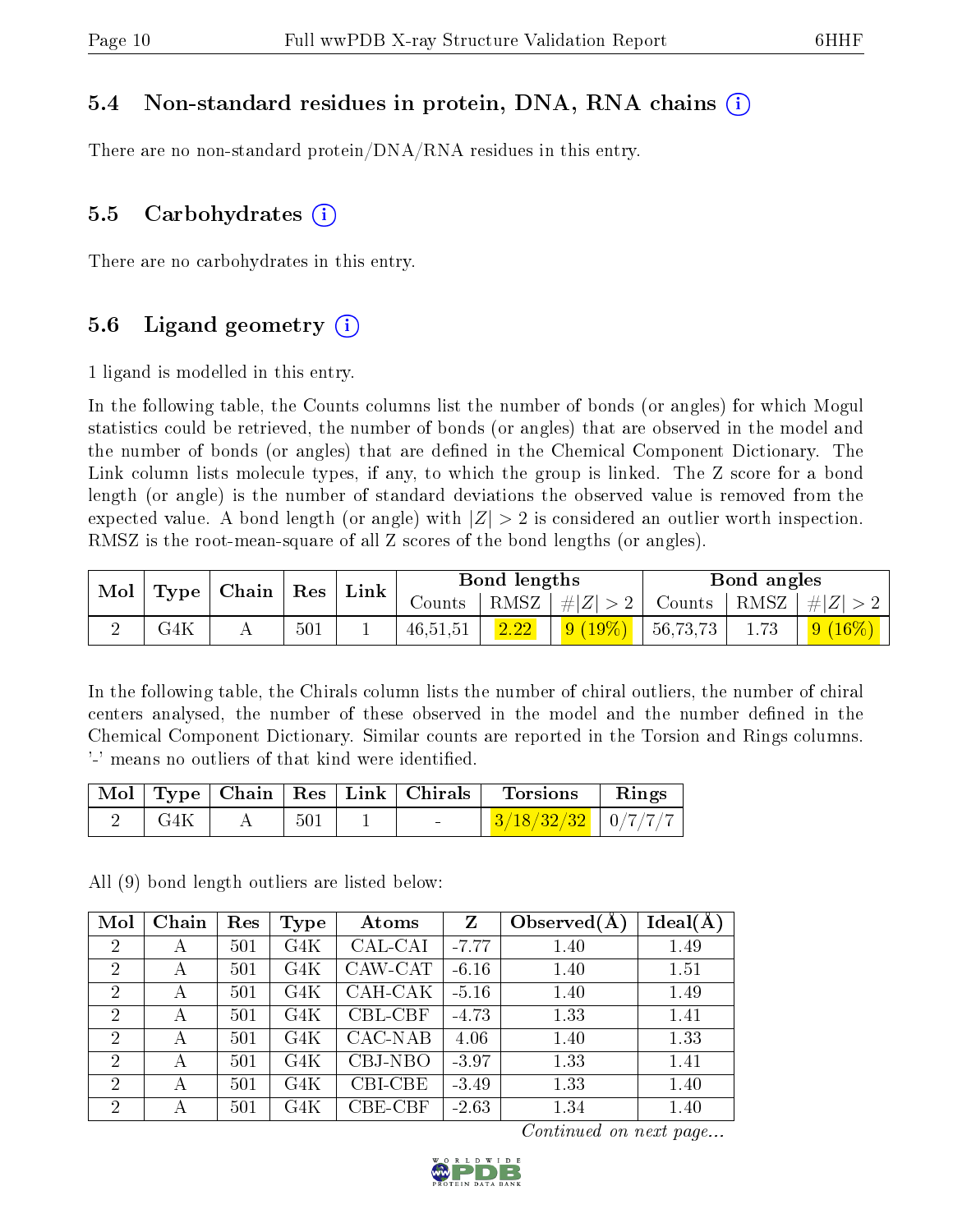Continued from previous page...

| Mol   Chain |     | $\parallel$ Res $\parallel$ Type $\parallel$ Atoms |      | Observed( $\AA$ )   Ideal( $\AA$ ) |        |
|-------------|-----|----------------------------------------------------|------|------------------------------------|--------|
|             | 501 | $G4K$   $CAF-CAA$                                  | 2.33 |                                    | $-.36$ |

All (9) bond angle outliers are listed below:

| Mol            | Chain        | Res | Type | Atoms       | $\mathbf{Z}$ | Observed $(°)$ | Ideal (°) |
|----------------|--------------|-----|------|-------------|--------------|----------------|-----------|
| $\overline{2}$ | А            | 501 | G4K  | CAD-CAE-NAJ | $-5.58$      | 120.57         | 123.60    |
| 2              | А            | 501 | G4K  | CBJ-NBO-CBP | $-5.11$      | 118.56         | 127.50    |
| 2              | А            | 501 | G4K  | CBC-CBB-CBA | $-4.60$      | 106.84         | 110.44    |
| $\overline{2}$ | А            | 501 | G4K  | CAY-CAZ-CBA | $-4.41$      | 106.99         | 110.44    |
| 2              | А            | 501 | G4K  | CAF-CAA-NAB | $-2.87$      | 120.99         | 123.81    |
| 2              | А            | 501 | G4K  | CAW-NAX-CAY | $-2.67$      | 105.12         | 111.06    |
| $\overline{2}$ | $\mathbf{A}$ | 501 | G4K  | CAT-CAW-NAX | 2.50         | 117.98         | 113.12    |
| 2              | А            | 501 | G4K  | CAI-NAJ-CAE | 2.34         | 122.02         | 117.27    |
| 2              | А            | 501 | G4K  | CAH-CAG-CAD | $-2.07$      | 119.66         | 122.85    |

There are no chirality outliers.

All (3) torsion outliers are listed below:

| Mol | Chain | $_{\rm Res}$ | Type | <b>Atoms</b>    |
|-----|-------|--------------|------|-----------------|
|     |       | 501          | G4K  | CAT-CAW-NAX-CBC |
|     |       | 501          | G4K  | CBI-CBJ-NBO-CBP |
|     |       | .501         | G41  | CBK-CBJ-NBO-CBP |

There are no ring outliers.

No monomer is involved in short contacts.

The following is a two-dimensional graphical depiction of Mogul quality analysis of bond lengths, bond angles, torsion angles, and ring geometry for all instances of the Ligand of Interest. In addition, ligands with molecular weight > 250 and outliers as shown on the validation Tables will also be included. For torsion angles, if less then 5% of the Mogul distribution of torsion angles is within 10 degrees of the torsion angle in question, then that torsion angle is considered an outlier. Any bond that is central to one or more torsion angles identified as an outlier by Mogul will be highlighted in the graph. For rings, the root-mean-square deviation (RMSD) between the ring in question and similar rings identified by Mogul is calculated over all ring torsion angles. If the average RMSD is greater than 60 degrees and the minimal RMSD between the ring in question and any Mogul-identified rings is also greater than 60 degrees, then that ring is considered an outlier. The outliers are highlighted in purple. The color gray indicates Mogul did not find sufficient equivalents in the CSD to analyse the geometry.

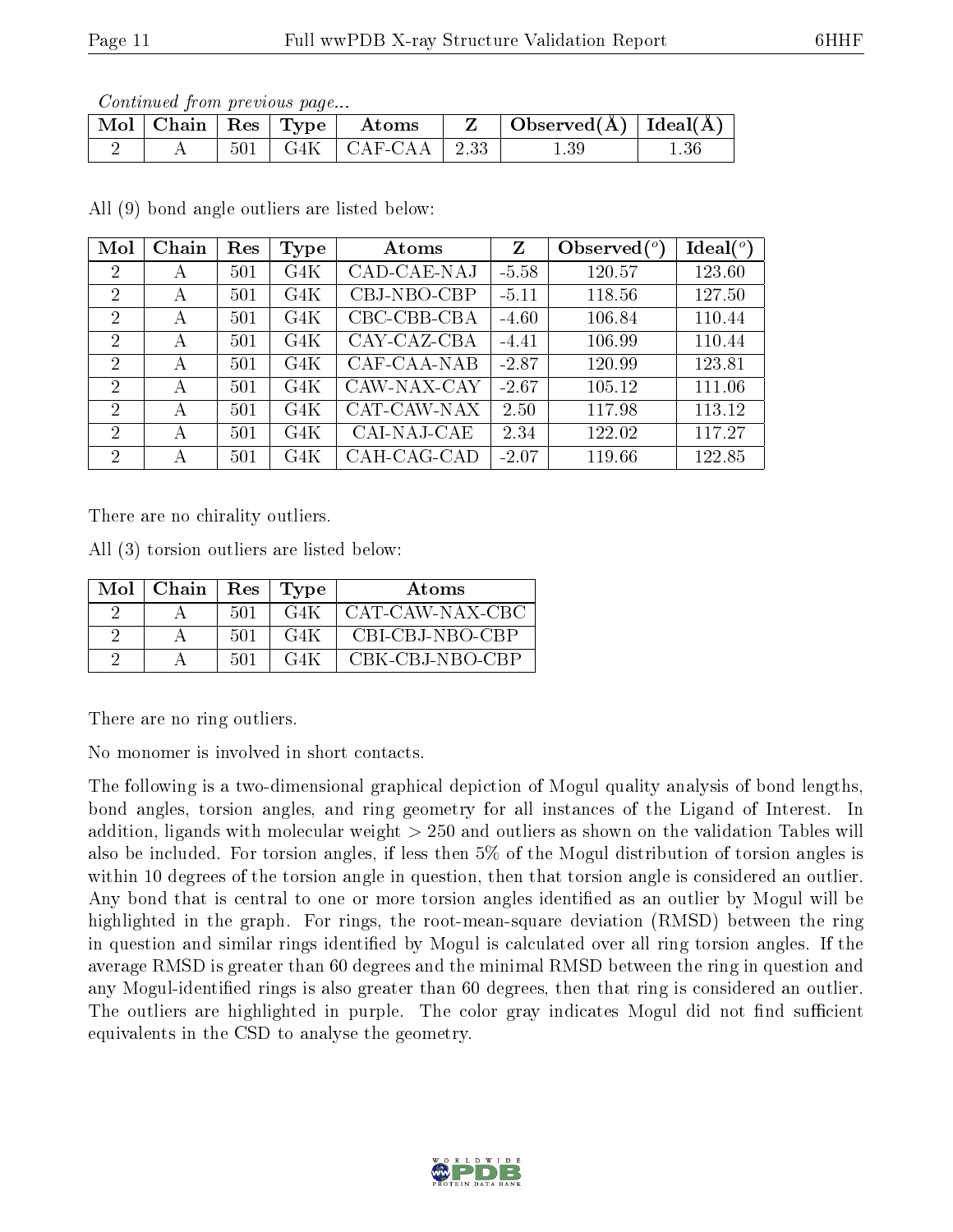

## 5.7 [O](https://www.wwpdb.org/validation/2017/XrayValidationReportHelp#nonstandard_residues_and_ligands)ther polymers (i)

There are no such residues in this entry.

### 5.8 Polymer linkage issues (i)

There are no chain breaks in this entry.

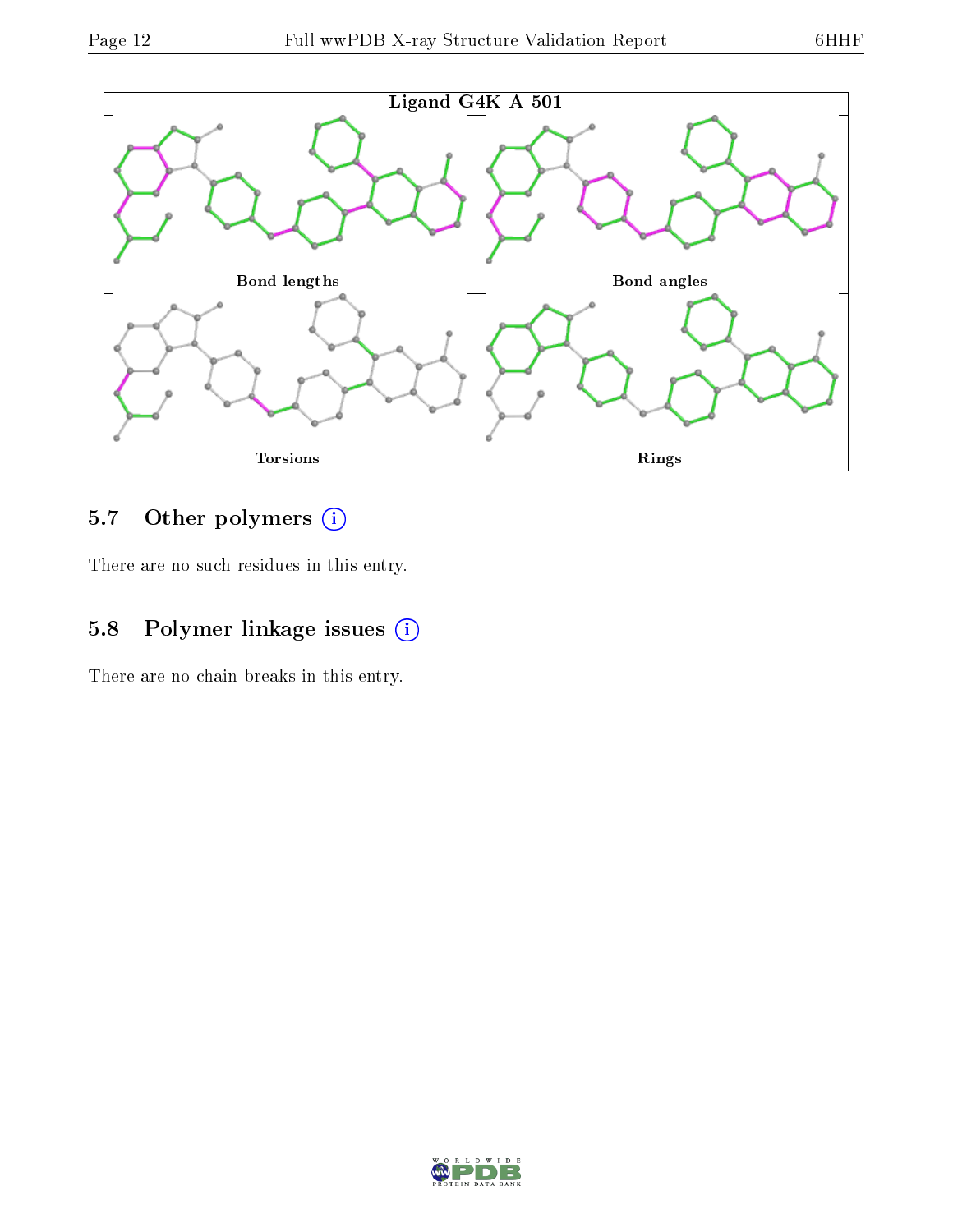## 6 Fit of model and data  $(i)$

### 6.1 Protein, DNA and RNA chains (i)

In the following table, the column labelled  $#RSRZ>2'$  contains the number (and percentage) of RSRZ outliers, followed by percent RSRZ outliers for the chain as percentile scores relative to all X-ray entries and entries of similar resolution. The OWAB column contains the minimum, median,  $95<sup>th</sup>$  percentile and maximum values of the occupancy-weighted average B-factor per residue. The column labelled  $Q< 0.9$  lists the number of (and percentage) of residues with an average occupancy less than 0.9.

| Mol   Chain | Analysed     | $  <$ RSRZ $>$ $ $ | $\#\text{RSRZ}\text{>2}$ |  | $\rm{OWAB}(\AA^2)$ $\vert$ Q<0.9      |  |
|-------------|--------------|--------------------|--------------------------|--|---------------------------------------|--|
|             | 366/446(82%) | 0.39               |                          |  | 12 (3%)   46   41   74, 121, 170, 224 |  |

All (12) RSRZ outliers are listed below:

| Mol | ${\rm Chain}$ | $\operatorname{Res}% \left( \mathcal{N}\right) \equiv\operatorname{Res}(\mathcal{N}_{0})\cap\mathcal{N}_{1}$ | Type        | <b>RSRZ</b> |  |
|-----|---------------|--------------------------------------------------------------------------------------------------------------|-------------|-------------|--|
| 1   | A             | 113                                                                                                          | GLN         | 4.1         |  |
| 1   | A             | 39                                                                                                           | <b>LYS</b>  | 4.0         |  |
| 1   | A             | 315                                                                                                          | TYR         | 3.7         |  |
| 1   | A             | 223                                                                                                          | LEU         | 2.4         |  |
| 1   | A             | 153                                                                                                          | LEU         | 2.3         |  |
| 1   | A             | 7                                                                                                            | VAL         | 2.2         |  |
| 1   | $\mathbf{A}$  | 183                                                                                                          | LYS         | 2.2         |  |
| 1   | А             | 343                                                                                                          | MET         | 2.2         |  |
| 1   | A             | 145                                                                                                          | VAL         | 2.2         |  |
| 1   | А             | 436                                                                                                          | ${\rm ARG}$ | 2.1         |  |
| 1   | А             | 437                                                                                                          | TYR         | 2.1         |  |
| 1   | А             | 424                                                                                                          | PRO         | 2.0         |  |

### 6.2 Non-standard residues in protein, DNA, RNA chains  $(i)$

There are no non-standard protein/DNA/RNA residues in this entry.

### 6.3 Carbohydrates (i)

There are no carbohydrates in this entry.

### 6.4 Ligands  $(i)$

In the following table, the Atoms column lists the number of modelled atoms in the group and the number defined in the chemical component dictionary. The B-factors column lists the minimum,